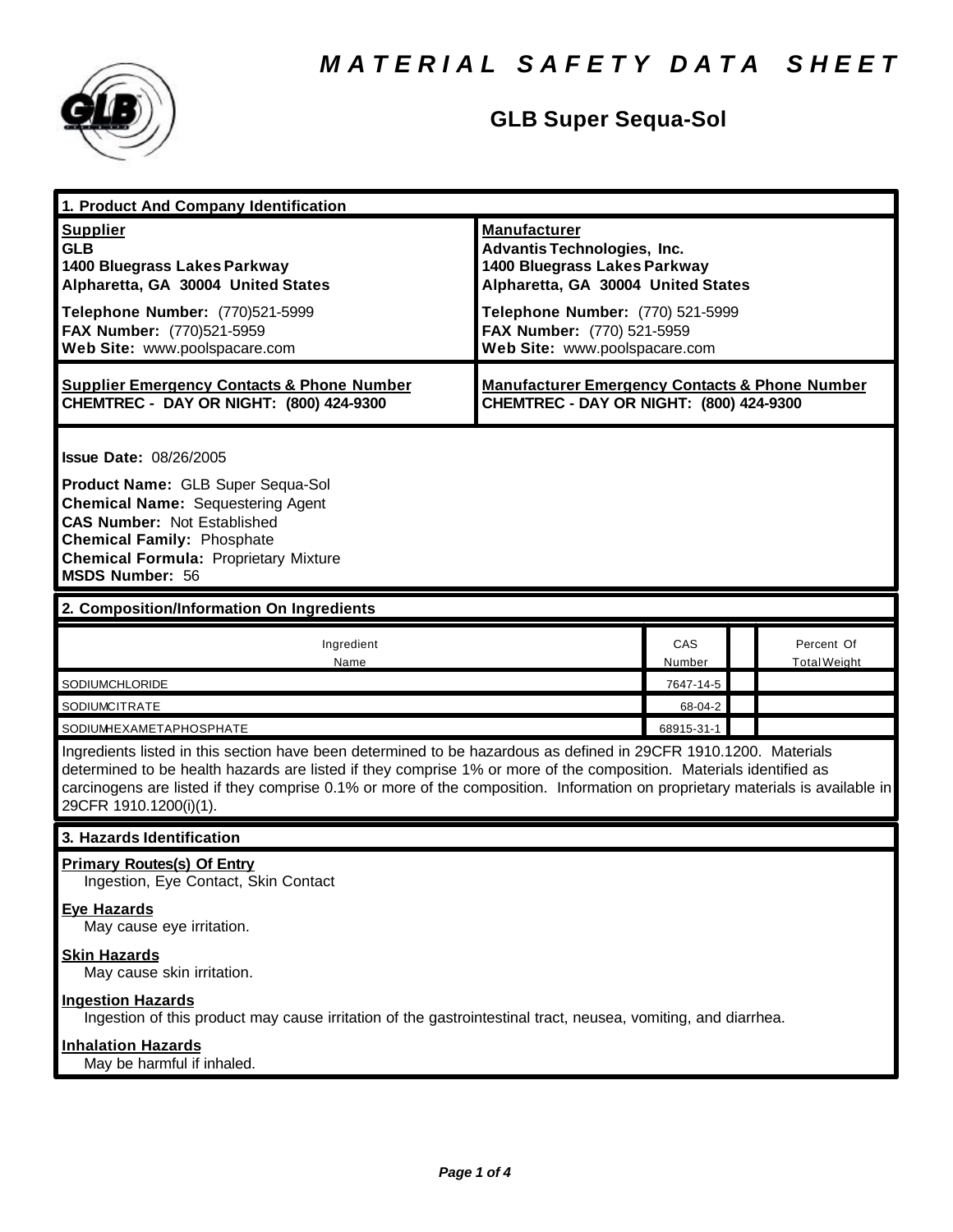# *M A T E R I A L S A F E T Y D A T A S H E E T*

### **GLB Super Sequa-Sol**

**First Aid (Pictograms) 4. First Aid Measures Eye** Remove the victim from the source of contamination or exposure to nearest eyewash or other source of clean water. Flush eyes with large amounts of water. **Skin** Rinse the affected area with tepid water for at least 15 minutes. **Ingestion** Drink plenty of water. Get medical attention immediately. **Inhalation** If inhaled, remove to fresh air. Consult a physician. **Note To Physician** Large doses may casue nausea, vomiting and diarrhea. Systematic oral toxicity is extremely rare and has consisted of acidosis and hypocalcemic tetany. **Fire Fighting (Pictograms)**

**5. Fire Fighting Measures**

**Flash Point:** n/a °F

### **Fire And Explosion Hazards**

May produce Toxic fumes of Na2O, POx

#### **Extinguishing Media**

Use the appropriate extinguishing media for the surrounding fire.

#### **6. Accidental Release Measures**

Material should be swept up for disposal. Flush spill area with water.

#### **7. Handling And Storage**

#### **Handling And Storage Precautions**

Keep out of reach of children.

#### **Handling Precautions**

Avoid contact with eyes. Do not get on skin.

#### **Storage Precautions**

Store in a cool dry place.

### **Work/Hygienic Practices**

Use safe chemical handling procedures suitable for the hazards presended by this material.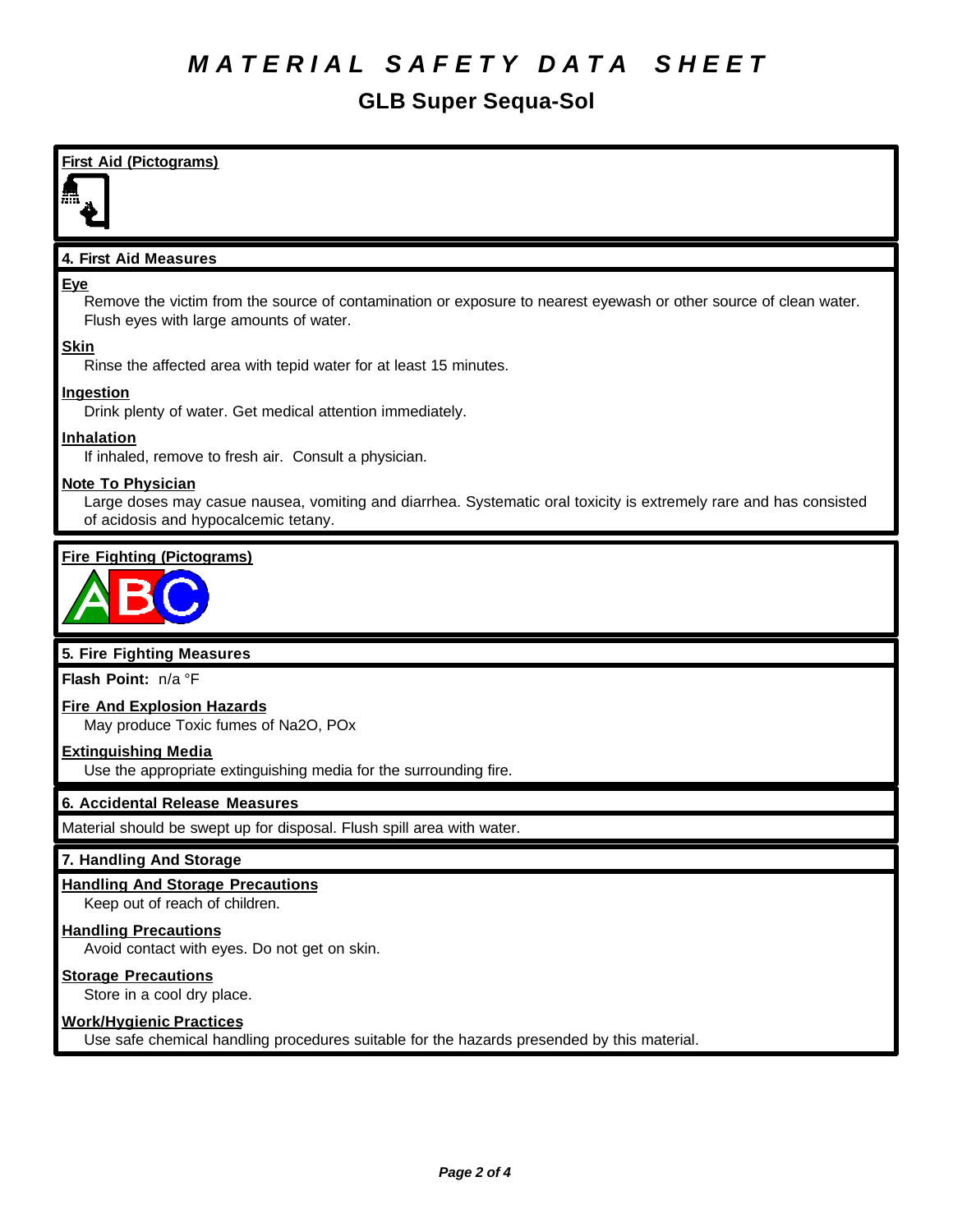# *M A T E R I A L S A F E T Y D A T A S H E E T*

## **GLB Super Sequa-Sol**

| <b>Protective Clothing (Pictograms)</b>                                                                                                                                                                                                                                                |
|----------------------------------------------------------------------------------------------------------------------------------------------------------------------------------------------------------------------------------------------------------------------------------------|
|                                                                                                                                                                                                                                                                                        |
|                                                                                                                                                                                                                                                                                        |
| 8. Exposure Controls/Personal Protection                                                                                                                                                                                                                                               |
| <b>Engineering Controls</b><br>Local exhaust acceptable. Special exhaust not required                                                                                                                                                                                                  |
| <b>Eye/Face Protection</b><br>Safety glasses with side shields or goggles recommended.                                                                                                                                                                                                 |
| <b>Skin Protection</b><br>Lab coat or other work clothing. Launder before reuse. Chemical-resistant gloves.                                                                                                                                                                            |
| <b>Respiratory Protection</b><br>None normally required.                                                                                                                                                                                                                               |
| 9. Physical And Chemical Properties                                                                                                                                                                                                                                                    |
| <b>Appearance</b><br>Granular                                                                                                                                                                                                                                                          |
| Odor<br>None                                                                                                                                                                                                                                                                           |
| <b>Chemical Type: Mixture</b><br><b>Physical State: Solid</b><br>Melting Point: n/a °F<br>Boiling Point: >1500 °C<br>Specific Gravity: 1.225 g/ml<br>Percent Volitales: Not established<br>Vapor Pressure: Not established<br>Solubility: soluble<br>Evaporation Rate: Not established |
| 10. Stability And Reactivity                                                                                                                                                                                                                                                           |
| <b>Stability: Stable</b><br>Hazardous Polymerization: Will not occur                                                                                                                                                                                                                   |
| <b>Incompatible Materials</b><br>None known                                                                                                                                                                                                                                            |
| <b>Hazardous Decomposition Products</b><br>Toxic fumes of Na2O, POx                                                                                                                                                                                                                    |
| 11. Toxicological Information                                                                                                                                                                                                                                                          |
| <b>Acute Oral Effects</b><br>LD50 mg/kg (rat)<br>Carboxylic Salt<br>1546 mg/kg<br>Polymeric<br>Metaphosphate 2900 mg/kg                                                                                                                                                                |
| 12. Ecological Information                                                                                                                                                                                                                                                             |
| No Data Available                                                                                                                                                                                                                                                                      |
|                                                                                                                                                                                                                                                                                        |